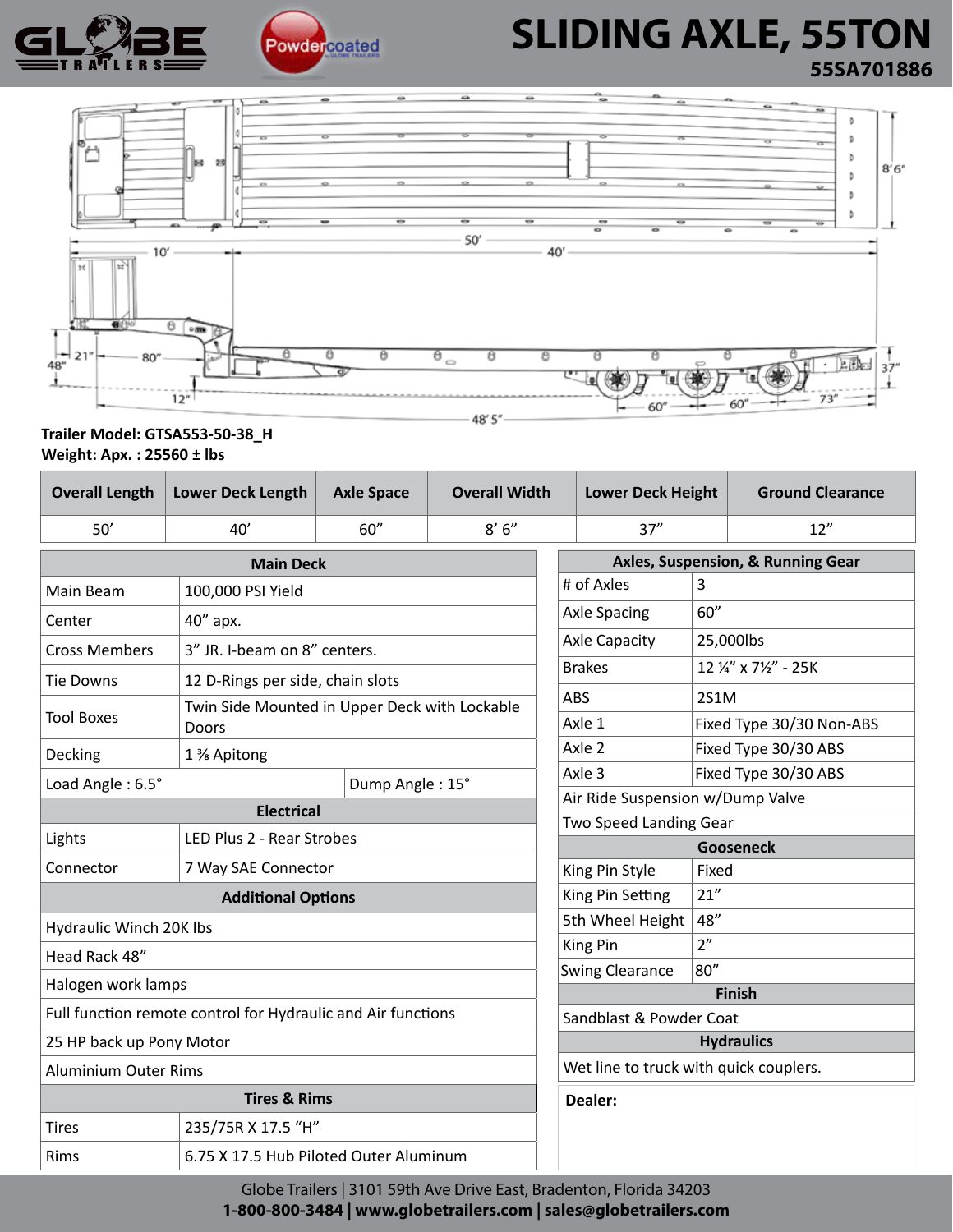## **Sliding Axle, 55 ton Features & Benefits**



#### **Winch System**

Available options for 10-45K lb hydraulic winch system. Mounted front and center of the upper deck. Standard cable length of 85' with shackle. Cable length options are available.

#### **Decking Options**



**Oak**: Standard. **Apitong**: Best strength to weight ratios of natural woods. **Rumber**: Composite which is impervious to fluids, mud, oil and UV rays.



30,000 pound rated large diameter air bags are standard. This allows for lower operating pressure and higher capacity when needed.

# **Sliding Axle**

Will handle heavy loads with a super low angle while maintaining superior stability during loading and unloading.

#### **Key Holes for Tie Downs**



Double slotted key holes gives you more tie-down angles for securing load.

## **Stemco Wheel Warranty**



**AIR BAGS** 5 year wheel end warranty. Guardian wheel seals, Pro-Torq spindle nuts and Sentinel hub caps



Flush mounted compartments to store your loose items.

#### **High Quality Steel**



#### **Melted and Manufactured in the USA**

Constructed with T-1 100K PSI yield strength Steel. The High Tensile Steel ensures the designed camber is retained, and allows for a longer product service life.

## **Hydraulic Controls**



Controls located on the driver side of the upper deck.

#### **Connections**



The front side of the neck offers easy access for connections like hydraulics, electrical and air lines.

#### **Color Options**



Globe Trailers can powder coat to the color of your choice